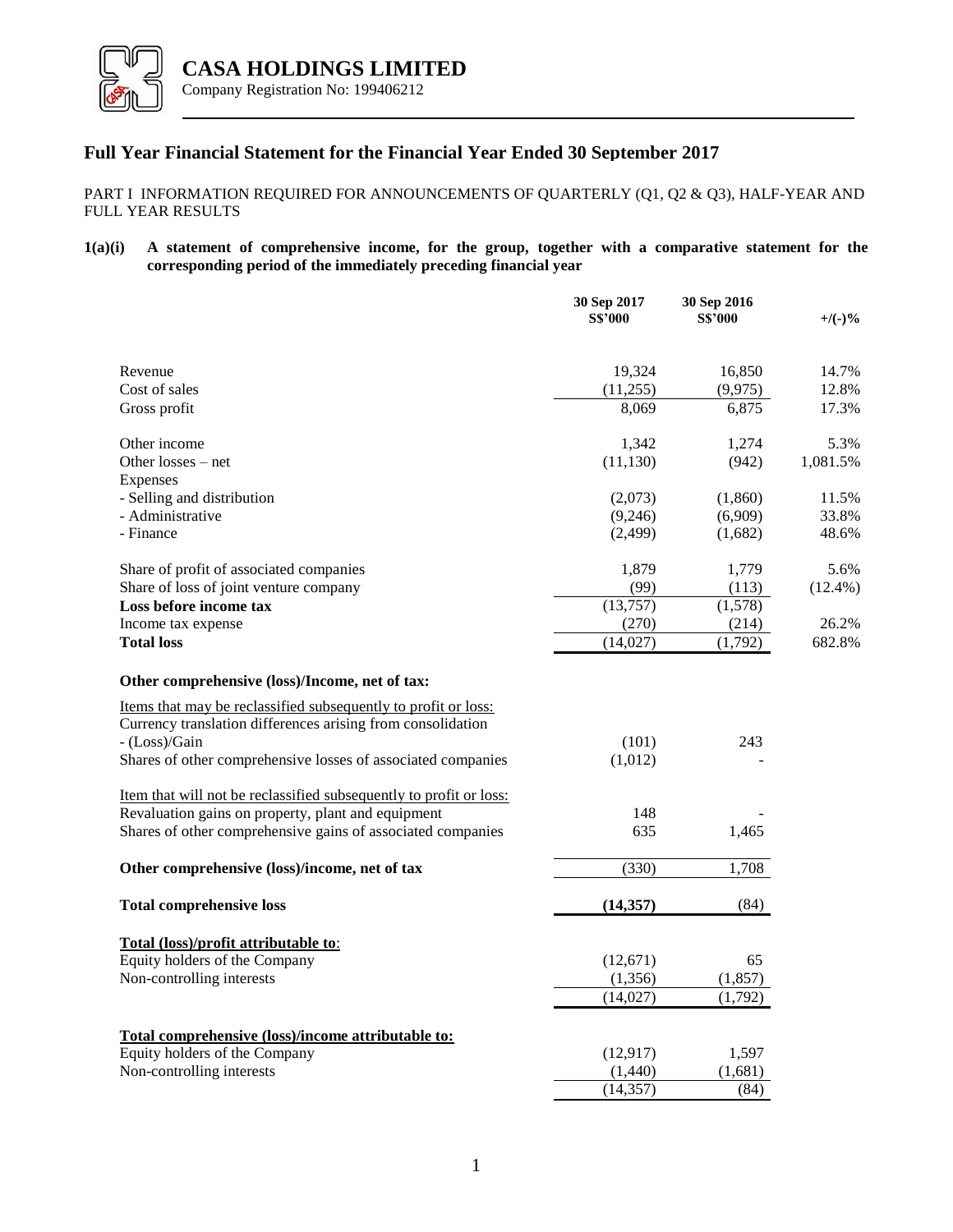|                                                                              | 30 Sep 2017<br><b>S\$'000</b> | 30 Sep 2016<br><b>S\$'000</b> |
|------------------------------------------------------------------------------|-------------------------------|-------------------------------|
| Charging/(crediting):                                                        |                               |                               |
| Depreciation of property, plant and equipment                                | 1,043                         | 1,059                         |
| Allowance for impairment of trade and other receivables                      | 69                            | 59                            |
| Reversal of allowance for impairment of trade and other receivables          | (23)                          | (100)                         |
| Fair value (gain)/loss on derivative financial instrument                    | (365)                         | 1,323                         |
| Fair value loss on assets held for sale                                      | 5,818                         | 129                           |
| Foreign exchange (gain)/loss - net                                           | (68)                          | 704                           |
| Employee compensation                                                        | 4,015                         | 4,238                         |
| Impairment loss on non-current other receivables                             | 2,379                         |                               |
| Impairment loss on investment in associated company                          | 7,487                         |                               |
| Provision for warranty claims                                                | 73                            |                               |
| Gain on amortisation of interest-free payables                               | (2,221)                       | (36)                          |
| Loss on amortisation of non-current receivables                              |                               | 266                           |
| Loss on disposal of property, plant and equipment                            |                               | 12                            |
| Loss on disposal of investment in associated company                         | 486                           |                               |
| Inventories                                                                  |                               |                               |
| - Cost of inventories recognised as an expense (included in 'cost of sales') | 10,886                        | 9,680                         |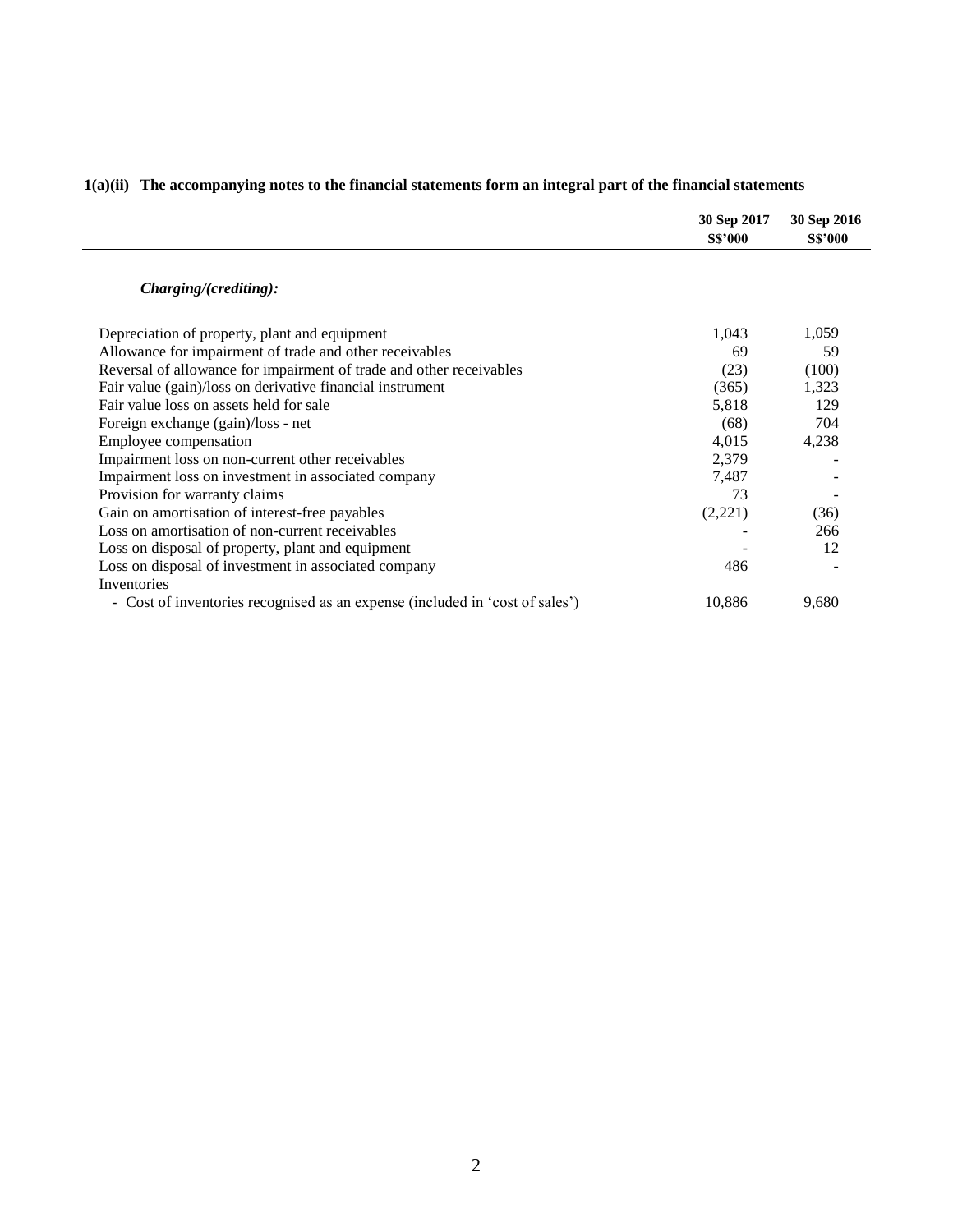## **1(b)(i) A statement of financial position (for the issuer and group), together with a comparative statement as at the end of the immediately preceding financial year.**

|                                                               | <b>The Group</b> |                 | <b>The Company</b> |                |
|---------------------------------------------------------------|------------------|-----------------|--------------------|----------------|
|                                                               | 30 Sep 2017      | 30 Sep 2016     | 30 Sep 2017        | 30 Sep 2016    |
| <b>Current Assets:</b>                                        | <b>S\$'000</b>   | <b>S\$'000</b>  | <b>S\$'000</b>     | <b>S\$'000</b> |
| Cash and cash equivalents                                     | 3,278            | 7,524           | 66                 | 165            |
| Trade and other receivables                                   | 5,363            | 4,129           | 378                | 94             |
| Amount due from subsidiary corporations                       |                  |                 | 21,726             | 16,787         |
| Inventories                                                   | 4,621            | 4,151           |                    |                |
| Development properties                                        | 53,925           | 55,270          |                    |                |
| <b>Total current assets</b>                                   | 67,187           | 71,074          | 22,170             | 17,046         |
| Assets held for sale                                          | 9,706            | 660             | 7,979              | 660            |
| <b>Non-Current Assets:</b>                                    |                  |                 |                    |                |
| Club membership                                               | 9                | 9               |                    |                |
| Investments in associated companies                           | 12,533           | 36,416          | 10,305             | 18,948         |
| Investment in joint venture company                           | 2,112            | 2,038           |                    |                |
| Investments in subsidiary corporations                        |                  |                 | 12,959             | 12,959         |
| Property, plant and equipment                                 | 19,958           | 20,695          |                    |                |
| Other receivable                                              |                  | 2,379           |                    |                |
| Derivative financial instrument                               | 3,214            | 3,579           |                    |                |
| Deferred income tax assets                                    | 83               | 7               |                    |                |
| <b>Total non-current assets</b>                               | 37,909           | 65,123          | 23,264             | 31,907         |
| <b>Total Assets</b>                                           | 114,802          | 136,857         | 53,413             | 49,613         |
| <b>Current Liabilities:</b>                                   |                  |                 |                    |                |
| Trade and other payables                                      | 12,408           | 21,625          | 240                | 229            |
| Amount due to subsidiary corporations                         |                  |                 | 12,908             | 11,601         |
| Borrowings                                                    | 13,885           | 9,853           |                    |                |
| Hire Purchases                                                | 21               |                 |                    |                |
| Provision for warranty claims                                 | 392              | 319             |                    |                |
| Current income tax liabilities                                | 371              | 305             |                    |                |
| <b>Total current liabilities</b>                              | 27,077           | 32,102          | 13,148             | 11,830         |
| <b>Non-Current Liabilities</b>                                |                  |                 |                    |                |
| Long-term borrowing                                           | 12,347           | 25,847          |                    |                |
| Other payables                                                | 14,275           | 3,493           |                    |                |
| Hire Purchases                                                | 45               |                 |                    |                |
| <b>Total non-current liabilities</b>                          | 26,667           | 29,340          |                    |                |
| <b>Total Liabilities</b>                                      | 53,744           | 61,442          | 13,148             | 11,830         |
| <b>Net Assets</b>                                             | 61,058           | 75,415          | 40,265             | 37,783         |
| <b>Capital and Reserves attributable to equity holders of</b> |                  |                 |                    |                |
| the Company                                                   | 32,315           | 32,315          |                    |                |
| Share capital                                                 |                  |                 | 32,315             | 32,315         |
| Currency translation reserves                                 | (11, 134)        | (10,097)        |                    |                |
| <b>Revaluation reserves</b>                                   | 12,281           | 13,393          |                    |                |
| Retained earnings                                             | 25,851<br>59,313 | 36,619          | 7,950              | 5,468          |
|                                                               | 1,745            | 72,230<br>3,185 | 40,265             | 37,783         |
| Non-controlling interests                                     |                  |                 |                    |                |
| <b>Total Equity</b>                                           | 61,058           | 75,415          | 40,265             | 37,783         |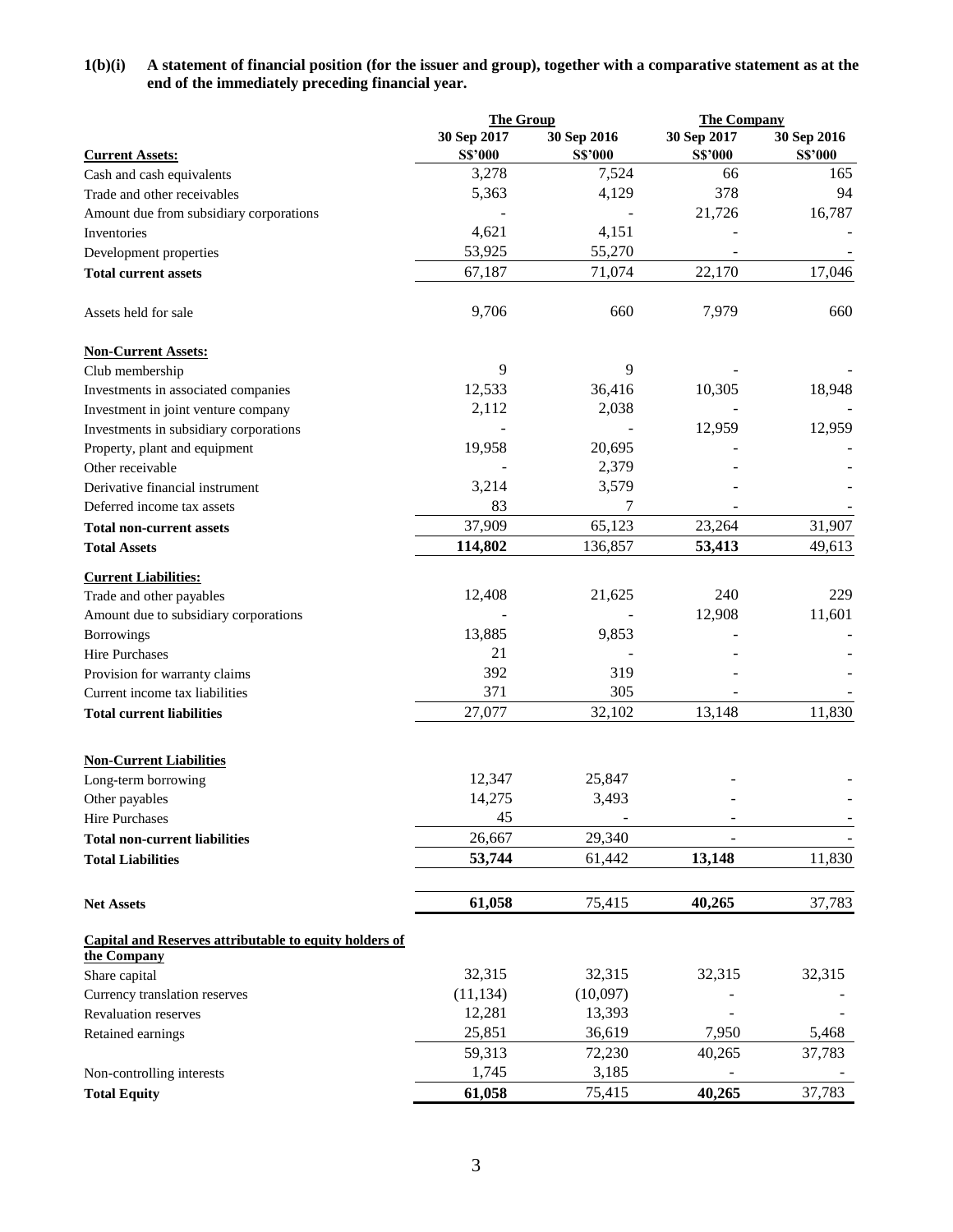# **1(b)(ii) Aggregate amount of group's borrowings and debt securities.**

|                                                    | As at 30/9/2017<br>(S\$'000)     |                             | As at 30/9/2016<br>(S\$'000)     |                                    |
|----------------------------------------------------|----------------------------------|-----------------------------|----------------------------------|------------------------------------|
|                                                    | <b>Secured</b><br><b>S\$'000</b> | Unsecured<br><b>S\$'000</b> | <b>Secured</b><br><b>S\$'000</b> | <b>Unsecured</b><br><b>S\$'000</b> |
| Amount repayable in one year or less, or on demand | 13.906                           | $\sim$                      | 9.853                            | $\overline{\phantom{0}}$           |
| Amount repayable after one year                    | 12.392                           | $\blacksquare$              | 25,847                           |                                    |

The Group's borrowings are secured by land held for property development and corporate guarantees.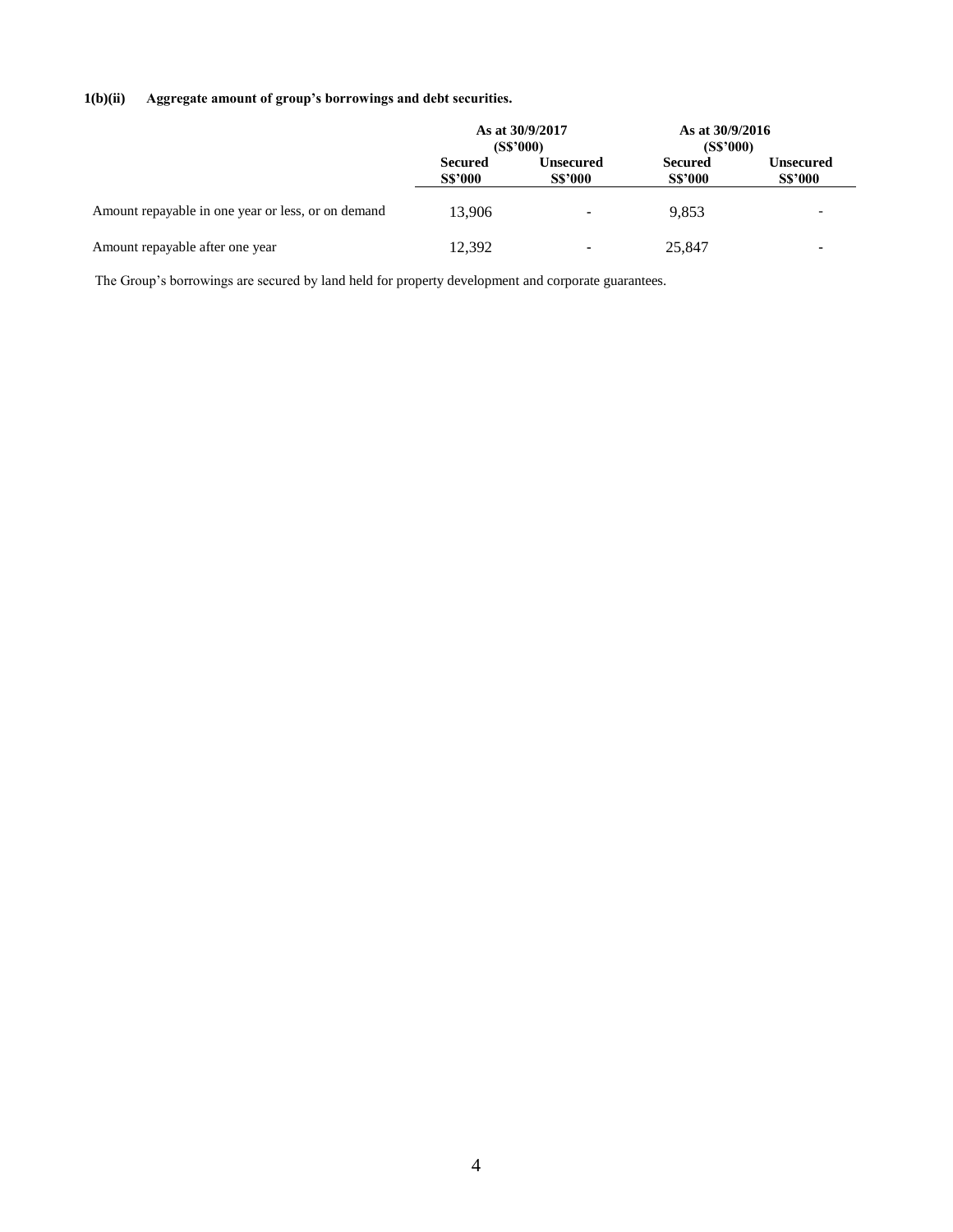**1(c) A statement of cash flows (for the group), together with a comparative statement for the corresponding period of the immediately preceding financial year**.

|                                                                        | 30 Sep 2017    | 30 Sep 2016    |
|------------------------------------------------------------------------|----------------|----------------|
|                                                                        | <b>S\$'000</b> | <b>S\$'000</b> |
| <b>Cash flows from operating activities</b><br><b>Total</b> loss       | (14,027)       | (1,792)        |
| Adjustments for:                                                       |                |                |
| Depreciation of property, plant and equipment                          | 1,043          | 1,059          |
| Fair value (gain)/loss on derivative financial instrument              | (365)          | 1,323          |
| Fair value loss on assets held for sale                                | 5,818          | 129            |
| Loss on disposal of investment in associated company                   | 486            |                |
| Impairment loss on non-current other receivables                       | 2,379          |                |
| Impairment loss on investment in associated company                    | 7,487          |                |
| Income tax expense                                                     | 270            | 214            |
| Interest expense                                                       | 2,499          | 1,682          |
| Interest income                                                        | (34)           | (38)           |
| Provision for warranty                                                 | 73             |                |
| Gain on amortisation of interest-free payables                         | (2,221)        | (36)           |
| Loss on amortisation of non-current receivables                        |                | 266            |
| Loss on disposal of property, plant and equipment                      |                | 12             |
| Share of results of associated companies                               | (1,879)        | (1,779)        |
| Share of results of a joint venture company                            | 99             | 113            |
| Unrealised foreign exchange loss/(gain)                                | 1,004          | (846)          |
| Operating cash flow before working capital changes                     | 2,632          | 307            |
|                                                                        |                |                |
| Change in working capital:                                             |                |                |
| Development properties<br>Inventories                                  | (51)<br>(470)  | (299)<br>9     |
|                                                                        |                |                |
| Trade and other payables                                               | (881)          | (482)          |
| Trade and other receivables                                            | (967)          | 353            |
| Cash generated from/(used in) operations                               | 263            | (112)          |
| Income tax paid                                                        | (280)          | (283)          |
| Net cash used in operating activities                                  | (17)           | (395)          |
| <b>Cash flows from investing activities</b>                            |                |                |
| Purchase of property, plant and equipment                              | (213)          | (282)          |
| Proceeds from disposal of investments in associated company and assets |                |                |
| held-for-sale                                                          | 1,600          |                |
| Investment in joint venture company                                    | (183)          | (2,149)        |
| Investment in associated company                                       |                | (4,136)        |
| Dividends received from associated company                             | 676            | 1,203          |
|                                                                        | 34             | 38             |
| Interest received                                                      |                |                |
| Net cash provided by/(used in) investing activities                    | 1,914          | (5,326)        |
|                                                                        |                |                |
| <b>Cash flows from financing activities</b>                            |                |                |
| Increase in bills payable                                              | 894            | 1,467          |
| Proceeds from related parties' borrowing                               | 3,348          | 3,700          |
| Repayment of bank borrowings                                           | (9,340)        | (2,973)        |
| Deposit pledged                                                        | (21)           | (57)           |
| Interest paid                                                          | (1, 562)       | (2,041)        |
| Net cash (used in)/provided by financing activities                    | (6,681)        | 96             |
| Net decrease in cash and cash equivalents                              | (4,784)        | (5,625)        |
| Cash and cash equivalents at beginning of the financial year           | 6,722          | 12,295         |
| Effects of currency translation on cash and cash equivalents           | (92)           | 52             |
| Cash and cash equivalents at end of the financial year                 | 1,846          | 6,722          |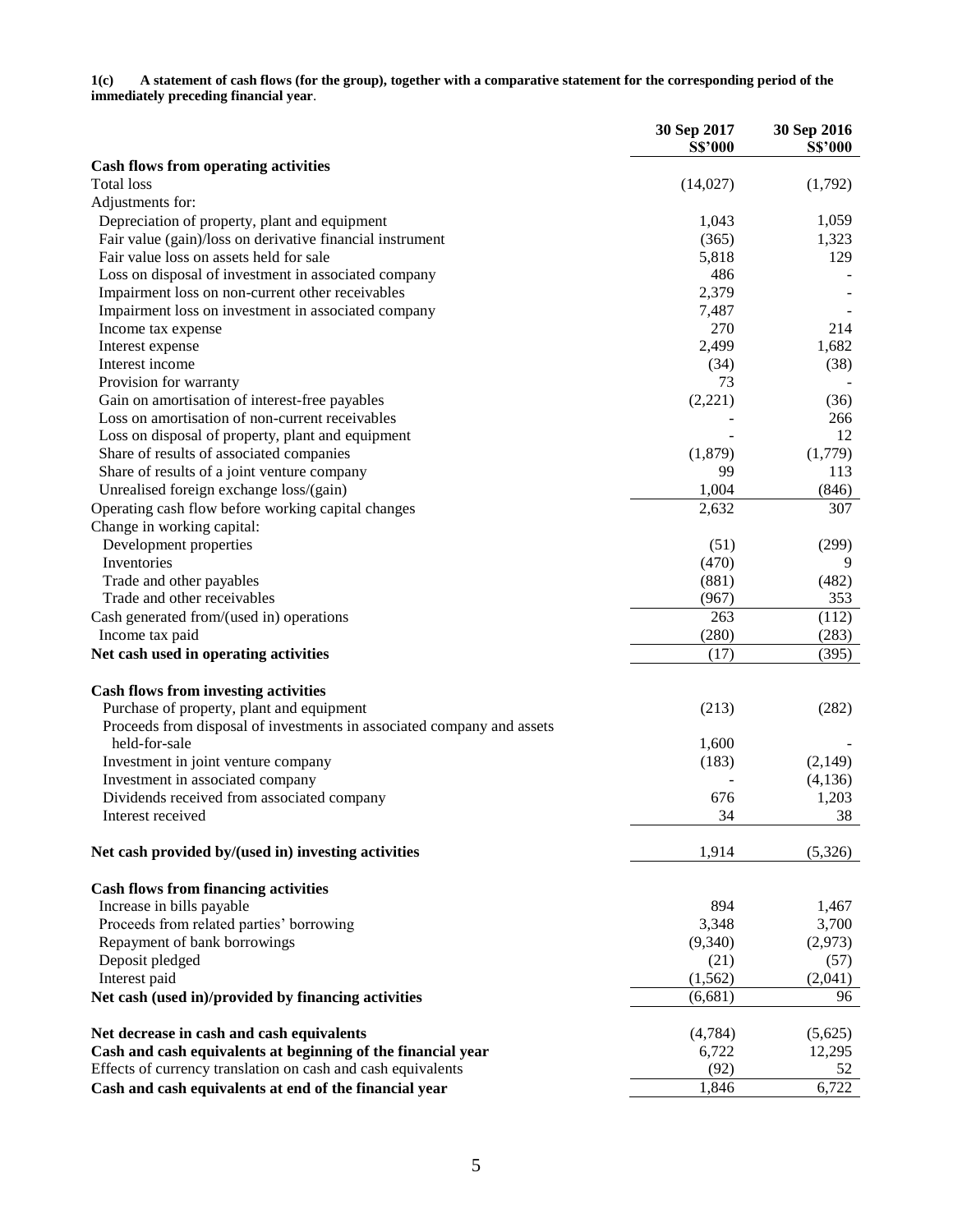**1(d)(i) A statement (for the issuer and group) showing either (i) all changes in equity or (ii) changes in equity other than those arising from capitalization issues and distributions to shareholders, together with a comparative statement for the corresponding period of the immediately preceding financial year.** 

|                                                                                  | <b>Attributable to equity holders of the Company</b> |                                                             |                                                        |                                               |                                |                                                       |                                          |
|----------------------------------------------------------------------------------|------------------------------------------------------|-------------------------------------------------------------|--------------------------------------------------------|-----------------------------------------------|--------------------------------|-------------------------------------------------------|------------------------------------------|
|                                                                                  | <b>Share</b><br>capital<br><b>S\$'000</b>            | <b>Currency</b><br>translation<br>reserve<br><b>S\$'000</b> | <b>Revaluation</b><br><b>Reserve</b><br><b>S\$'000</b> | <b>Retained</b><br>earnings<br><b>S\$'000</b> | <b>Total</b><br><b>S\$'000</b> | Non-controlling<br><b>Interests</b><br><b>S\$'000</b> | <b>Total</b><br>equity<br><b>S\$'000</b> |
| The Group<br>Balance as at 1 Oct 2016                                            | 32,315                                               | (10,097)                                                    | 13,393                                                 | 36,619                                        | 72,230                         | 3,185                                                 | 75,415                                   |
| Transfer to retained<br>earning<br>Total comprehensive<br>income/ (loss) for the |                                                      | $\overline{\phantom{a}}$                                    | (1,901)                                                | 1,901                                         |                                |                                                       |                                          |
| financial year                                                                   | ۰.                                                   | (1,037)                                                     | 789                                                    | (12,669)                                      | (12, 917)                      | (1,440)                                               | (14, 357)                                |
| Balance as at 30 Sep 2017                                                        | 32,315                                               | (11, 134)                                                   | 12,281                                                 | 25,851                                        | 59,313                         | 1,745                                                 | 61,058                                   |
|                                                                                  |                                                      |                                                             |                                                        |                                               |                                |                                                       |                                          |
| The Group<br>Balance as at 1 Oct 2015                                            | 32,315                                               | (11,063)                                                    | 12,827                                                 | 36,554                                        | 70,633                         | 4,866                                                 | 75,499                                   |
| Total comprehensive<br>income/ (loss) for the<br>financial year                  |                                                      | 966                                                         | 566                                                    | 65                                            | 1,597                          | (1,681)                                               | (84)                                     |
| Balance as at 30 Sep 2016                                                        | 32,315                                               | (10,097)                                                    | 13,393                                                 | 36,619                                        | 72,230                         | 3,185                                                 | 75,415                                   |

### **Attributable to equity holders of the Company**

|                                                                       | <b>Share</b><br>Capital | <b>Retained</b><br>earnings | <b>Total</b>   |
|-----------------------------------------------------------------------|-------------------------|-----------------------------|----------------|
|                                                                       | <b>S\$'000</b>          | <b>S\$'000</b>              | <b>S\$'000</b> |
| <b>The Company</b><br>Balance as at 1 Oct 2016<br>Total comprehensive | 32,315                  | 5,468                       | 37,783         |
| income for the<br>financial year                                      |                         | 2,482                       | 2,482          |
| Balance as at 30 Sep 2017                                             | 32,315                  | 7,950                       | 40,265         |
| <b>The Company</b><br>Balance as at 1 Oct 2015<br>Total comprehensive | 32,315                  | 2,419                       | 34,734         |
| income for the<br>financial year                                      |                         | 3,049                       | 3,049          |
| Balance as at 30 Sep 2016                                             | 32,315                  | 5,468                       | 37,783         |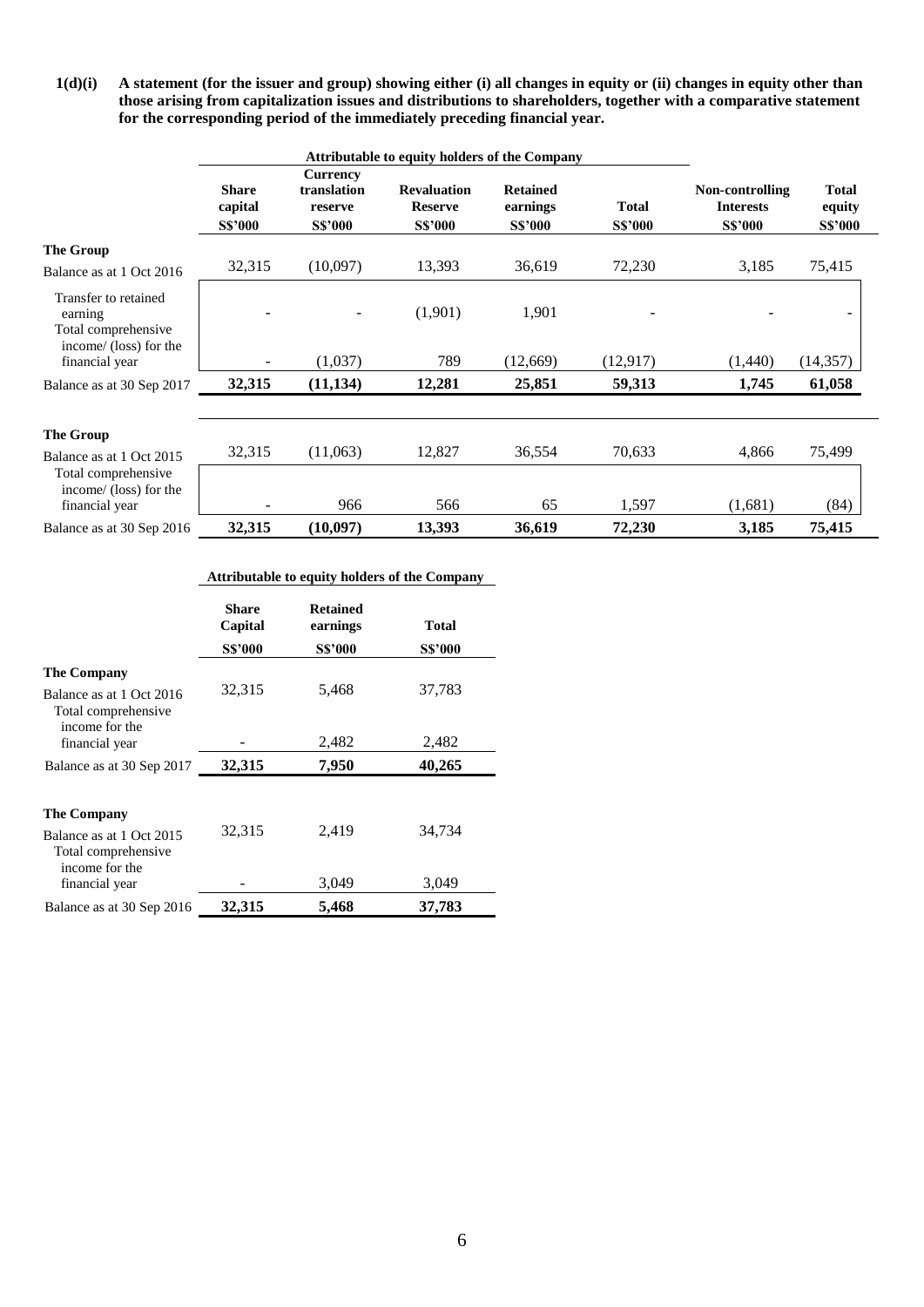**1(d)(ii) Details of any changes in the company's share capital arising from rights issue, bonus issue, share buy-backs, exercise of share options or warrants, conversion of other issues of equity securities, issue of shares for cash or as consideration for acquisition or for any other purpose since the end of the previous period reported on. State also the number of shares that may be issued on conversion of all the outstanding convertibles, as well as the number of shares held as treasury shares, if any, against the total number of issued shares excluding treasury shares of the issuer, as at the end of the current financial period reported on and as at the end of the corresponding period of the immediately preceding financial year.** 

None. There were no shares held as treasury shares as at  $30<sup>th</sup>$  September 2017.

**1(d)(iii) To show the total number of issued shares excluding treasury shares as at the end of the current financial period and as at the end of the immediately preceding year**

As at 30 September 2017, the total number of issued shares of the Company was 209,826,140 (As at 30 September 2016: 209,826,140).

**1(d)(iv) A statement showing all sales, transfers, disposal, cancellation and/or use of treasury shares as at the end of the current financial period reported on**

Not applicable.

**2. Whether the figures have been audited or reviewed and in accordance with which auditing standard or practice.** 

The figures have not been audited nor reviewed.

**3. Where the figures have been audited or reviewed, the auditors' report (including any qualifications or emphasis of a matter).** 

Not applicable.

**4. Whether the same accounting policies and methods of computation as in the issuer's most recently audited annual financial statements have been applied.** 

> Save as disclosed in paragraph 5 below, the Company and the Group has applied the same accounting policies and methods of computation as in the Group's most recently audited financial statements for the financial year ended 30 September 2017.

> Certain comparatives have been reclassified to conform with current year's presentation. The reclassification has no impact on the profit and loss accounts of the Company and the Group.

## **5. If there are any changes in the accounting policies and methods of computation, including any required by an accounting standard, what has changed, as well as the reasons for, and the effect of, the change.**

The adoption of all new and revised Singapore Financial Reporting Standards did not result in significant changes in the Group's accounting policies.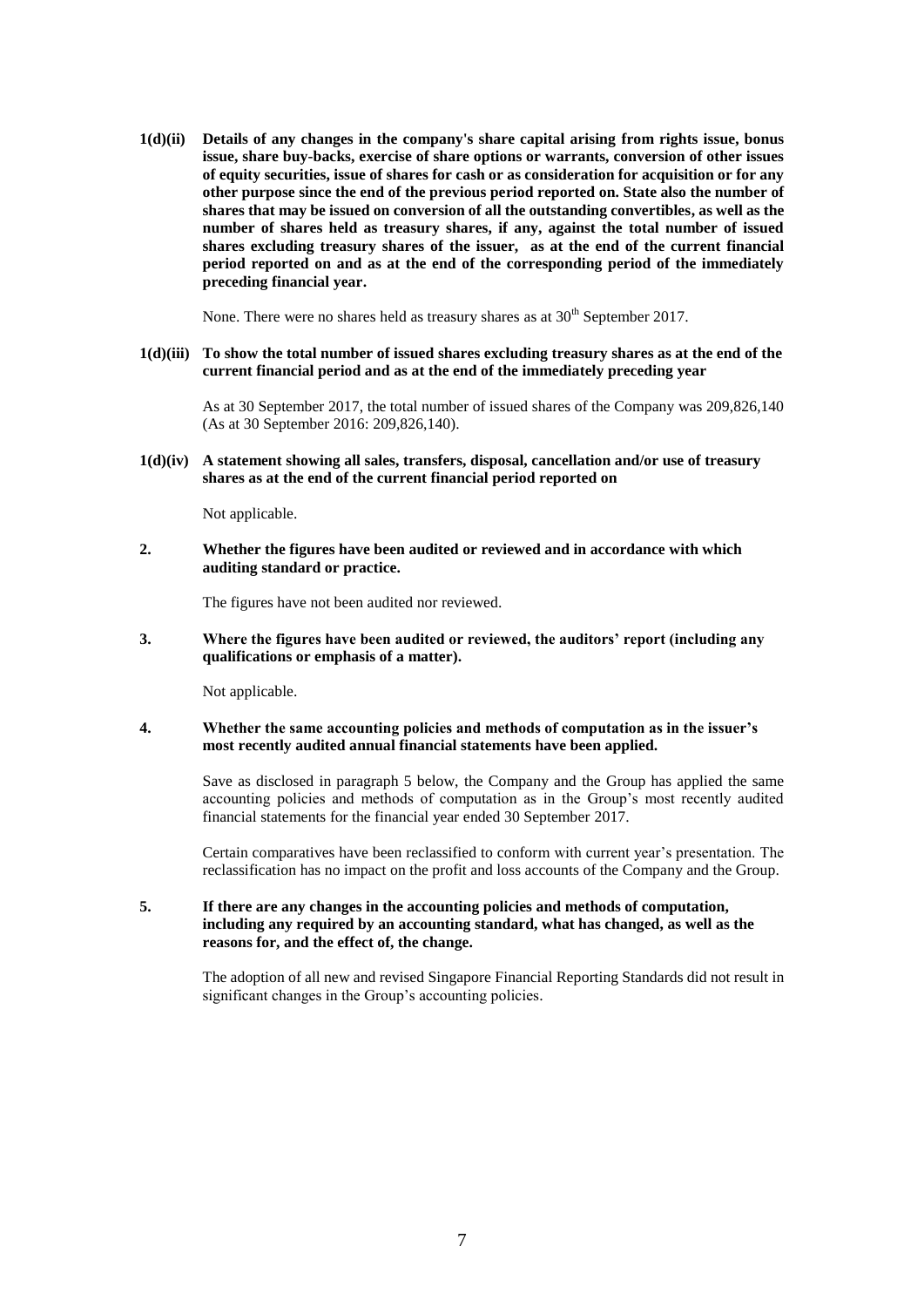**6. Earnings per ordinary share of the group for the current financial period reported on and the corresponding period of the immediately preceding financial year, after deducting any provision for preference dividends.**   $T_{\rm H}$   $\alpha$ 

|                                                                                                                                                    | <b>THE ALOND</b> |             |  |
|----------------------------------------------------------------------------------------------------------------------------------------------------|------------------|-------------|--|
|                                                                                                                                                    | 30 Sep 2017      | 30 Sep 2016 |  |
| Amount in cents<br>(Loss)/Profit per ordinary share for the financial year reported on based<br>on net (loss)/profit attributable to shareholders: |                  |             |  |
| (i) Based on the weighted average number of ordinary<br>shares on issue                                                                            | (6.03)           | 0.03        |  |
| (ii) Based on a fully diluted basis                                                                                                                | (6.03)           | 0.03        |  |

The earnings per share is calculated based on the group's net (loss)/profit attributable to the shareholders divided by the issued share capital of the Company of 209,826,140 shares.

**7. Net asset value (for the issuer and group) per ordinary share based on issued share capital of the issuer at the end of the (a) current financial period reported on; and (b) immediately preceding financial year.** 

|                                  | The Group   |             | <b>The Company</b> |             |
|----------------------------------|-------------|-------------|--------------------|-------------|
|                                  | 30 Sep 2017 | 30 Sep 2016 | 30 Sep 2017        | 30 Sep 2016 |
| Amount in cents                  |             |             |                    |             |
| Net.<br>value<br>(NAV)<br>asset  |             |             |                    |             |
| attributable to the shareholders |             |             |                    |             |
| per ordinary share based on the  |             |             |                    |             |
| issued share capital at the end  |             |             |                    |             |
| of the financial year<br>of      |             |             |                    |             |
| 209,826,140                      | 28.27       | 34.29       | 19.19              | 18.01       |

**8. A review of the performance of the group, to the extent necessary for a reasonable understanding of the group's business. The review must discuss any significant factors that affected the turnover, costs, and earnings of the group for the current financial period reported on, including (where applicable) seasonal or cyclical factors; it must also discuss any material factors that affected the cash flow, working capital, assets or liabilities of the group during the current financial period reported on**

The Group's revenue reported at \$19.3 million for the financial year ended 30 September 2017 ("FY2017"), a 14.7% increase from \$16.9 million as compared to the last financial year. The increase is mainly due to the Group entered into a new distributorship, Beko kitchen appliances, during FY 2017.

The Group's gross profit of \$8.0 million for FY 2017 is 17.3% higher than the gross profit of \$6.8 million as compared to FY 2016. The increase is in line with the increase in revenue.

Other losses of \$11.1 million in FY2017 is mainly due to

- (i) Fair Value Loss on Asset Held for Sale of \$5.8 million, as a result of portion investment in associated company, Fiamma Holdings Berhad ("Fiamma"), hold for resale revalued at market prices as at FY 2017
- (ii) Impairment Loss on Investment in Associated Company (Fiamma) due to (non-current) assets revalued at market prices as at FY 2017, amounting to \$7.5 million
- (iii) Loss on Disposal of Investment in Associated Company (Fiamma) during the year amounting to \$0.5 million

The losses are partially offset against

- (iv) Fair Value Gain on Derivative Financial Instrument of \$0.4 million
- (v) Gain on Amortization of interest-free payables of \$2.2 million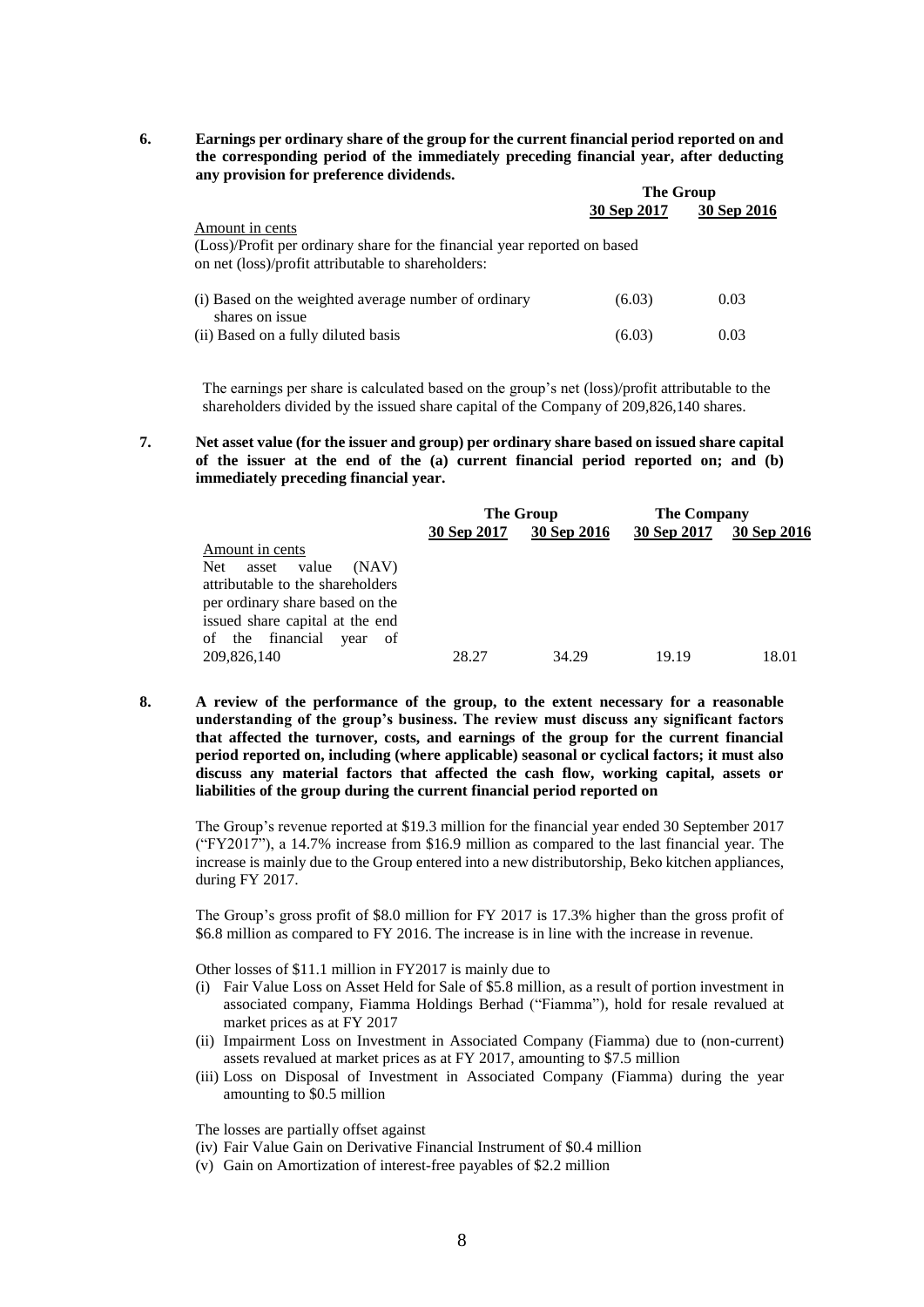The increase in selling and distribution expenses to \$2.1 million in FY 2017 as compared to S\$1.9 million in the last financial year is in line with increase in revenue.

The increase in administrative expenses of \$2.3 million is mainly contributed by Impairment Loss on Non-Current Other Receivable from an associate company in China, amounting to \$2.4 million.

The increase in finance cost of \$0.8 million is mainly due to increase in Amortised Interest on Interest-Free Payables as a result of reclassification of interest-free payables from current to non-current payables.

At the Group level, Total Comprehensive Loss of \$14.3 million was reported, as compared to the last financial year of \$0.01 million. The increase in losses by \$14.2 million is mainly contributed by Other losses of \$11.1 million and Impairment Loss on Non-Current Other Receivables of \$2.3 million.

At the Company level, Total Comprehensive Income of \$2.5 million was reported, as compared to the last financial year of \$3.0 million. The decrease of \$0.5 million in income is mainly due to decrease in dividend received from Fiamma by \$0.5 million, exchange loss of \$0.3 million partially offset by gain on disposal of investment held for resale of \$0.3 million.

#### **Review of working capital, assets or liabilities**

#### Trade and other receivables

Increase in trade and other receivables to \$5.3 million from \$4.1 million is due to increase in sales to more established departmental stores which are given a relatively longer credit term.

#### **Inventories**

Increase in Inventories to \$4.6 million from \$4.1 million is increase with increase in sales.

#### Asset held for sale

Increase in asset held for sale to \$9.7 million compared to \$0.6 million in prior year is mainly due to reclassification of asset from Investment in Associated Company of \$15.5 million less Fair value Loss on Assets Held for Sale of \$5.5 million. The proceeds from asset held for sale shall be used to settle bank borrowings repayable in one year.

#### Development properties

Decrease in development properties to \$53.9 million from \$55.3 million is mainly contributed by unrealised foreign exchange loss as result of depreciating Ringgit against our development properties which is denominated in Ringgit Malaysia.

#### Investment in associated companies

Investment in associated companies decreased by \$23.9 million is mainly due to disposal of shares of \$1.7 million during the year, reclassification of assets held for sale of \$15.5 million (less fair vale loss of \$5.5 million), impairment loss of \$7.5 million, share of results of associated company amounting to \$1.9 million net off against dividend income received of \$0.6 million.

#### Trade and other payables

Increase in trade and other payables is mainly due to increase in amount due to related parties of \$3.3 million and increase in bill payables by \$0.9 million less gain on amortisation of interest-free payables (non-current) of \$2.2 million.

### Bank borrowings

Decrease in bank borrowings is mainly due to repayment of \$9.3 million principal payment to the financial institutions.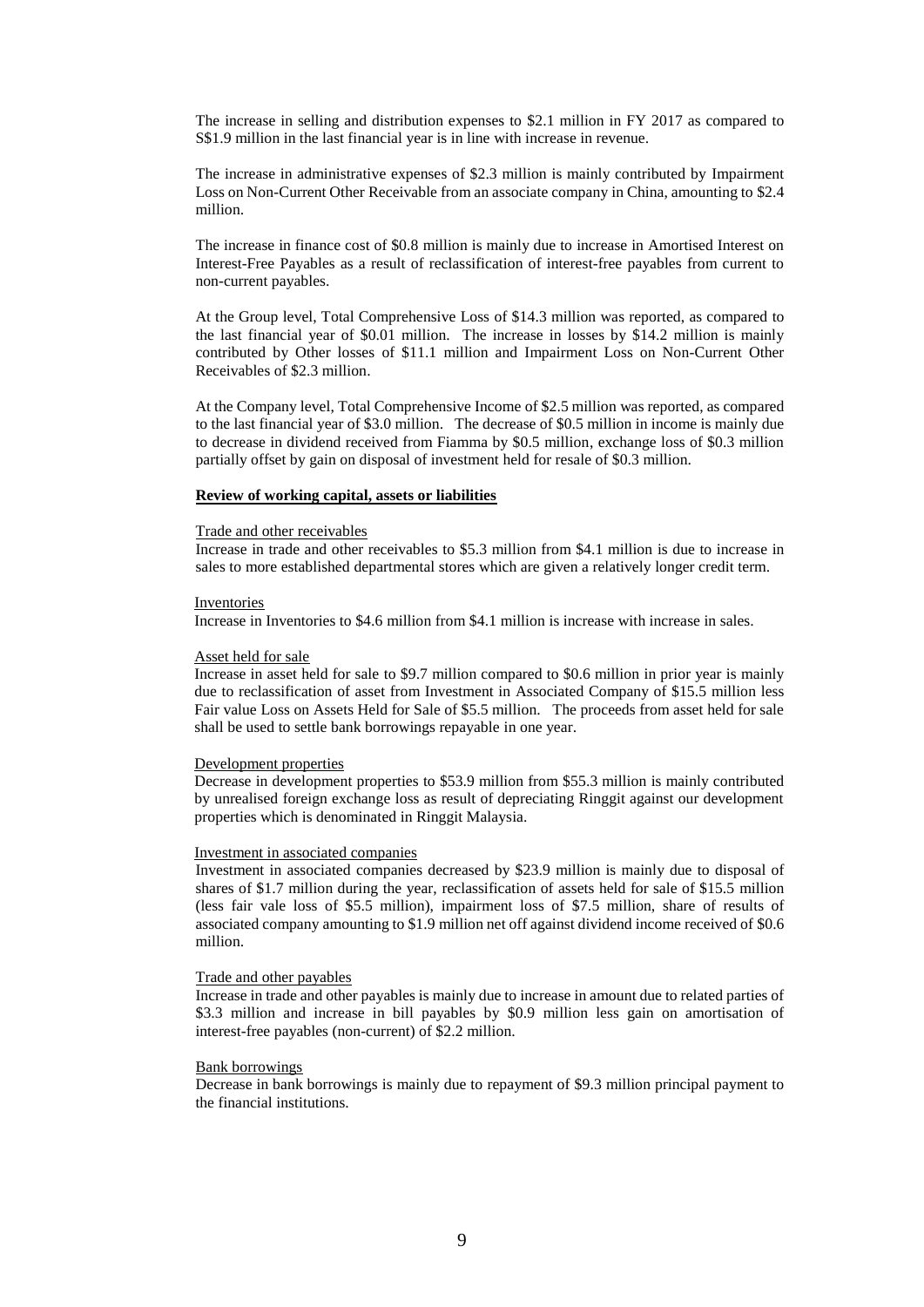## **Review of cashflows**

The Group reported a net decrease in cash and cash equivalents which is mainly due to funds generated from investing and operating activities offset with net cash outflow from financing activities.

### **9. Where a forecast, or a prospect statement, has been previously disclosed to shareholders, any variance between it and the actual results.**

There was no forecast or prospect statement disclosed to the shareholders in the previous announcement.

### **10. A commentary at the date of the announcement of the significant trends and competitive conditions of the industry in which the group operates and any known factors or events that may affect the group in the next reporting period and the next 12 months.**

The external outlook of the global and regional economies remain clouded with significant downside risks. While we anticipate the addition of distribution rights for the Beko brand of products would improve our trading segment performance for the next reporting period, we are cautious to manage our operating costs closely amid the current challenging business environment. Nonetheless, the Group will remain focused on its long term vision in increasing its products range, developing new products and actively exploring new markets in Australia**.**

On the Property Development Segment, we are of the view that the property market in Malaysia remains sluggish. The progress of the property development will be adjusted in accordance to market situation.

### **11. Dividend**

#### **(a) Current Financial Period Reported On**

No dividend was declared for the current financial period reported on.

## **(b) Corresponding Period of the Immediately Preceding Financial Year**

No dividend was declared for the corresponding period of the immediate proceeding financial year.

#### **(c) Date Payable and Books Closure Date**

Not applicable. No dividend was declared for the current financial period reported on.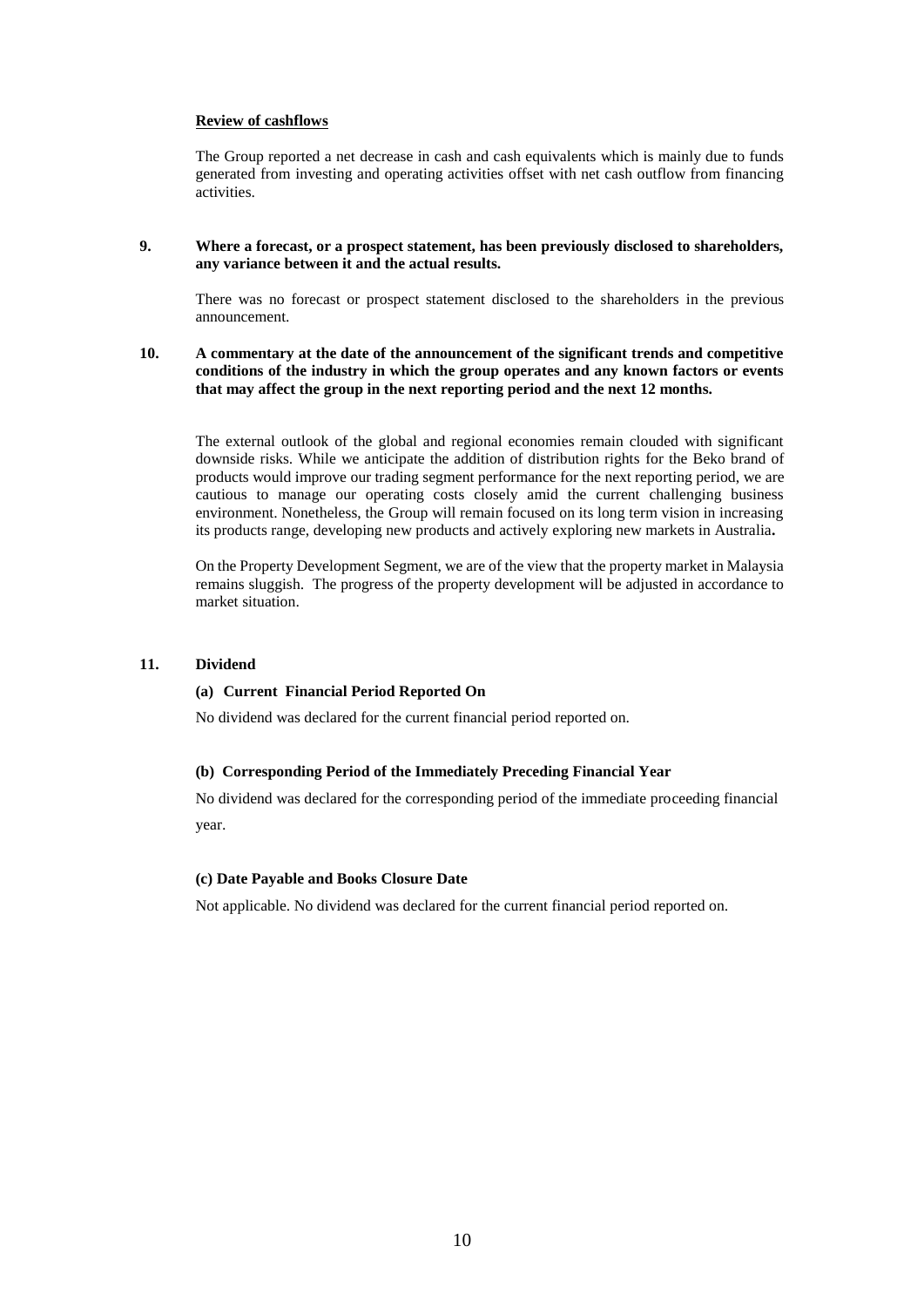# **PART II - ADDITIONAL INFORMATION REQUIRED FOR FULL YEAR**

## **ANNOUNCEMENT**

# **(This part is not applicable to Q1, Q2, Q3 or Half Year Results)**

## **12.(a) Primary segment reporting – Business Segment**

| 2017                                         | <b>Trading</b> | <b>Property</b>     | <b>Unallocated</b> | <b>Total</b>   |
|----------------------------------------------|----------------|---------------------|--------------------|----------------|
|                                              |                | Development         |                    |                |
|                                              | <b>S\$'000</b> | <b>S\$'000</b>      | <b>S\$'000</b>     | <b>S\$'000</b> |
| <b>REVENUE</b>                               |                |                     |                    |                |
| External sales                               | 19,718         |                     |                    | 19,718         |
| Inter-segment sales                          | (394)          |                     |                    | (394)          |
| Sales to external parties                    | 19,324         | ۰                   | $\blacksquare$     | 19,324         |
| <b>RESULTS</b>                               |                |                     |                    |                |
| Segment result                               | 2,065          | 2,111               | (17,248)           | (13,072)       |
| Interest income                              |                | 34                  |                    | 34             |
| Share of results of associated company       |                |                     | 1,879              | 1,879          |
| Share of results of joint venture<br>company |                |                     | (99)               | (99)           |
| Interest expense                             | (80)           | (2,419)             |                    | (2,499)        |
| Loss before income tax                       |                |                     |                    | (13,757)       |
| Income tax expenses                          |                |                     |                    | (270)          |
| <b>Net Loss</b>                              |                |                     |                    | (14,027)       |
| <b>ASSETS</b>                                |                |                     |                    |                |
| Segment assets                               | 27,938         | 61,935              | 24,929             | 114,802        |
| Include:                                     |                |                     |                    |                |
| -Cash and cash equivalents                   |                |                     | 190                |                |
| -Other receivables -current                  |                |                     | 295                |                |
| -Investments in associated companies         |                |                     | 12,533             |                |
| -Investments in a joint-venture<br>company   |                |                     | 2,112              |                |
| -Deferred income tax assets                  |                |                     | 84                 |                |
| -Club membership                             |                |                     | 9                  |                |
| -Asset held-for-sale                         |                |                     | 9,706              |                |
| <b>LIABILITIES</b>                           |                |                     |                    |                |
| Segment liabilities<br>Include:              | 6,319          | 20,550              | 26,874             | 53,743         |
| -Bank borrowings                             |                |                     | 26,232             |                |
| -Income tax liabilities                      |                |                     | 371                |                |
| -Other payables                              |                |                     | 271                |                |
|                                              |                |                     |                    |                |
| <b>OTHER</b>                                 |                |                     |                    |                |
| Addition to investment in a joint            |                |                     |                    |                |
| venture company                              |                |                     |                    | 183            |
| Addition of property, plant and              |                |                     |                    |                |
| equipment<br>Depreciation                    | 212<br>754     | $\mathbf{1}$<br>289 |                    | 213<br>1,043   |
|                                              |                |                     |                    |                |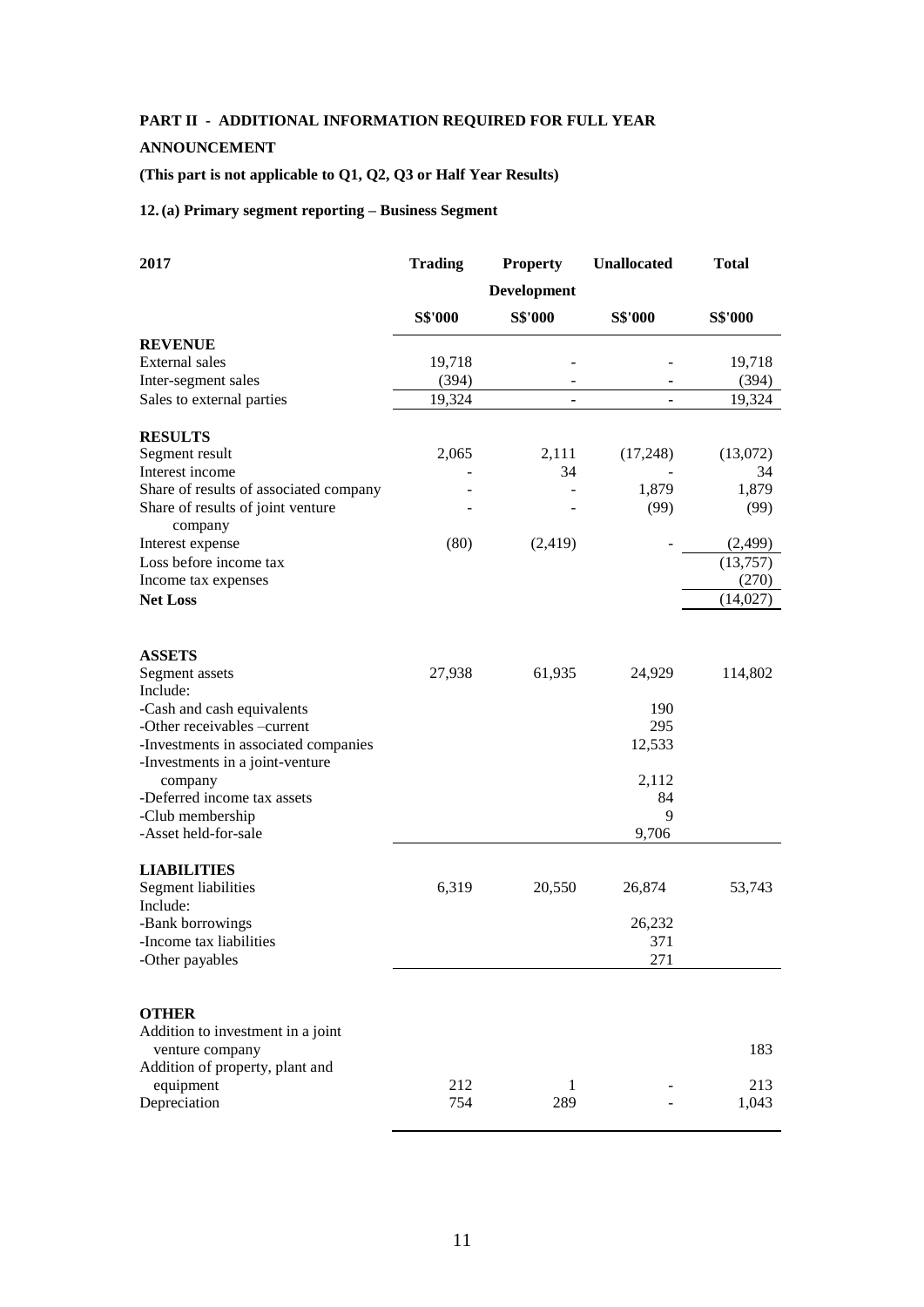| 2016                                                                    | <b>Trading</b> | <b>Property</b>    | <b>Unallocated</b> | <b>Total</b> |
|-------------------------------------------------------------------------|----------------|--------------------|--------------------|--------------|
|                                                                         |                | <b>Development</b> |                    |              |
|                                                                         | <b>S\$'000</b> | S\$'000            | <b>S\$'000</b>     | S\$'000      |
| <b>REVENUE</b>                                                          |                |                    |                    |              |
| External sales                                                          | 17,572         |                    |                    | 17,572       |
| Inter-segment sales                                                     | (722)          |                    |                    | (722)        |
| Sales to external parties                                               | 16,850         | ٠                  |                    | 16,850       |
| <b>RESULTS</b>                                                          |                |                    |                    |              |
| Segment result                                                          | 1,091          | (1,366)            | (1,325)            | (1,600)      |
| Interest income                                                         |                | 36                 | 2                  | 38           |
| Share of results of associated company                                  |                |                    | 1,779              | 1,779        |
| Share of results of joint venture<br>company                            |                |                    | (113)              | (113)        |
| Interest expense                                                        | (104)          | (1,578)            |                    | (1,682)      |
| Loss before income tax                                                  |                |                    |                    | (1,578)      |
| Income tax expenses                                                     |                |                    |                    | (214)        |
| <b>Net Loss</b>                                                         |                |                    |                    | (1,792)      |
|                                                                         |                |                    |                    |              |
| <b>ASSETS</b>                                                           |                |                    |                    |              |
| Segment assets                                                          | 28,799         | 66,236             | 41,822             | 136,857      |
| Include:                                                                |                |                    |                    |              |
| -Cash and cash equivalents                                              |                |                    | 291                |              |
| -Other receivables -current                                             |                |                    | 22                 |              |
| -Other receivables -non-current                                         |                |                    | 2,379              |              |
| -Investments in associated companies<br>-Investments in a joint venture |                |                    | 36,416             |              |
| company                                                                 |                |                    | 2,038              |              |
| -Deferred income tax assets                                             |                |                    | 7                  |              |
| -Club membership                                                        |                |                    | 9                  |              |
| -Asset held-for-sale                                                    |                |                    | 660                |              |
| <b>LIABILITIES</b>                                                      |                |                    |                    |              |
| Segment liabilities<br>Include:                                         | 5,972          | 19,216             | 36,254             | 61,442       |
| -Bank borrowings                                                        |                |                    | 35,700             |              |
| -Income tax liabilities                                                 |                |                    | 305                |              |
| -Other payables                                                         |                |                    | 249                |              |
|                                                                         |                |                    |                    |              |
| <b>OTHER</b>                                                            |                |                    |                    |              |
| Addition to investment in an associated<br>company                      |                |                    | 4,136              | 4,136        |
| Addition to investment in a joint                                       |                |                    |                    |              |
| venture company                                                         |                |                    | 2,149              | 2,149        |
| Addition of property, plant and                                         |                |                    |                    |              |
| equipment                                                               | 166            | 116                |                    | 282          |
| Depreciation                                                            | 746            | 313                |                    | 1,059        |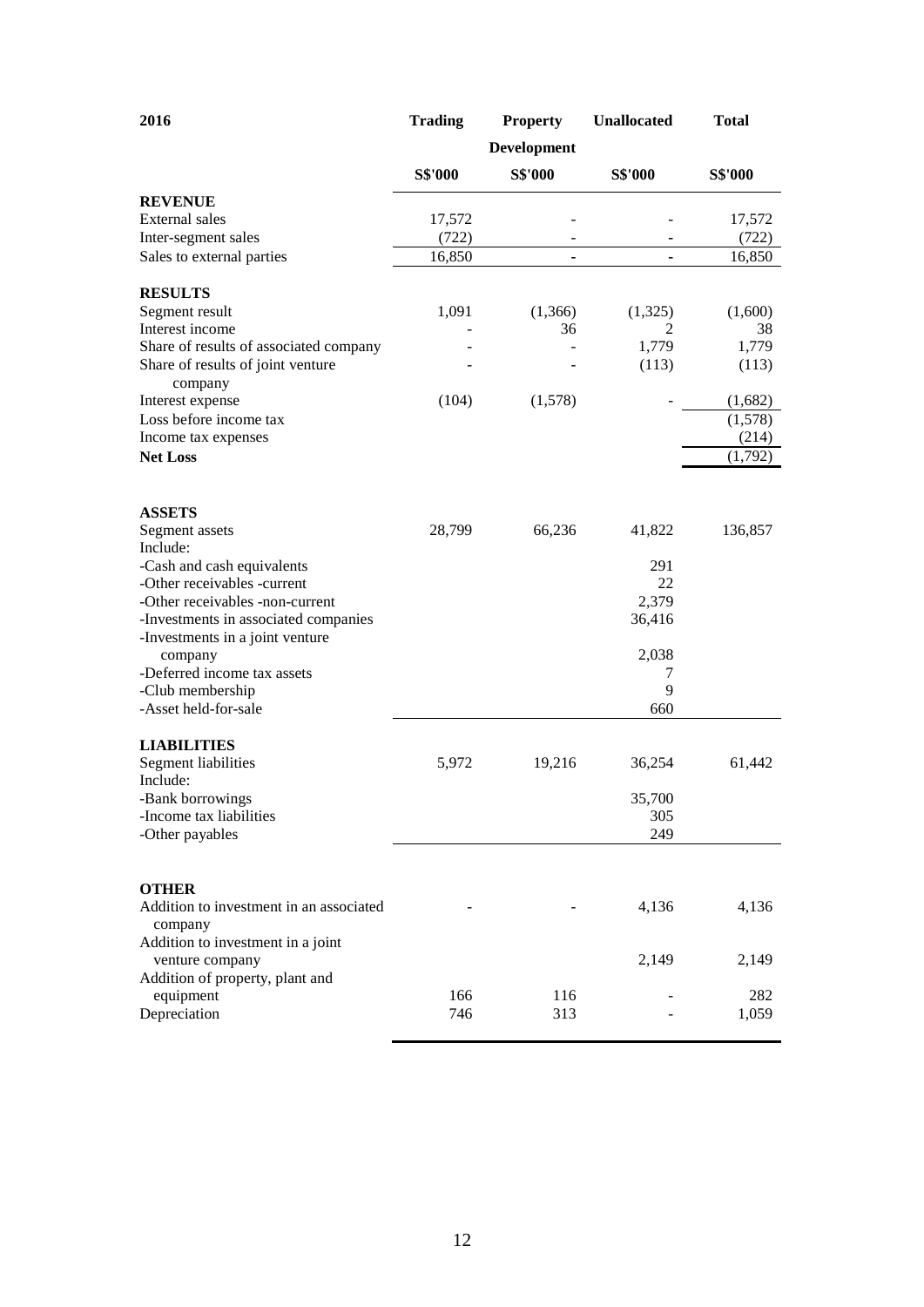## **12. (b) Secondary segment reporting – Geographical Segment**

|           |                        | <b>Sales</b>           |                        | <b>Total assets</b>    |  |
|-----------|------------------------|------------------------|------------------------|------------------------|--|
|           | 2017<br><b>S\$'000</b> | 2016<br><b>S\$'000</b> | 2017<br><b>S\$'000</b> | 2016<br><b>S\$'000</b> |  |
| Singapore | 18,705                 | 15,603                 | 35,504                 | 28,952                 |  |
| Malaysia  |                        |                        | 77,300                 | 105,284                |  |
| Morocco   |                        | 203                    | 1,998                  | 2,621                  |  |
| Other     | 619                    | 1.044                  |                        |                        |  |
|           | 19.324                 | 16,850                 | 114,802                | 136,857                |  |

# **13. In the review of performance, the factors leading to any material changes in contributions to turnover and earnings by the business or geographical segments.**

## **Segment Reporting**

## **Trading**

Trading segment revenue and result for FY2017 increased by 14.7% and 89.3% respectively, as compared to the previous financial year.

## **Property Development**

Property Development segment did not recognize any revenue for this financial year. Segment result reported a gain due to Fair Value Gain on Derivative Financial Instrument of \$0.3 million and Gain on amortization of interest-free payables of \$2.2 million less off operating expenses.

## **14. A breakdown of sales**

|     |                                                                                     | <b>FY 2017</b> | <b>FY 2016</b> | % Increase     |
|-----|-------------------------------------------------------------------------------------|----------------|----------------|----------------|
|     | Group                                                                               | <b>S\$'000</b> | <b>S\$'000</b> | $/$ (decrease) |
|     |                                                                                     |                |                |                |
| (a) | Sales reported for the first half year                                              | 8,920          | 8.260          | 8.0%           |
| (b) | Loss after tax before deducting minority interests<br>reported for first half year  | (259)          | (1,158)        | $(77.6\%)$     |
| (c) | Sales reported for the second half year                                             | 10.404         | 8.590          | 21.1 %         |
| (d) | Loss after tax before deducting minority interests<br>reported for second half year | (13,768)       | (634)          | 2071.6%        |

# **15. A breakdown of the total annual dividend (in dollar value) for the issuer's latest full year and its previous full year.**

|                  | FY 2017 (S\$'000) | FY 2016 (S\$'000) |
|------------------|-------------------|-------------------|
| <b>J</b> rdinary | $\sim$            | -                 |